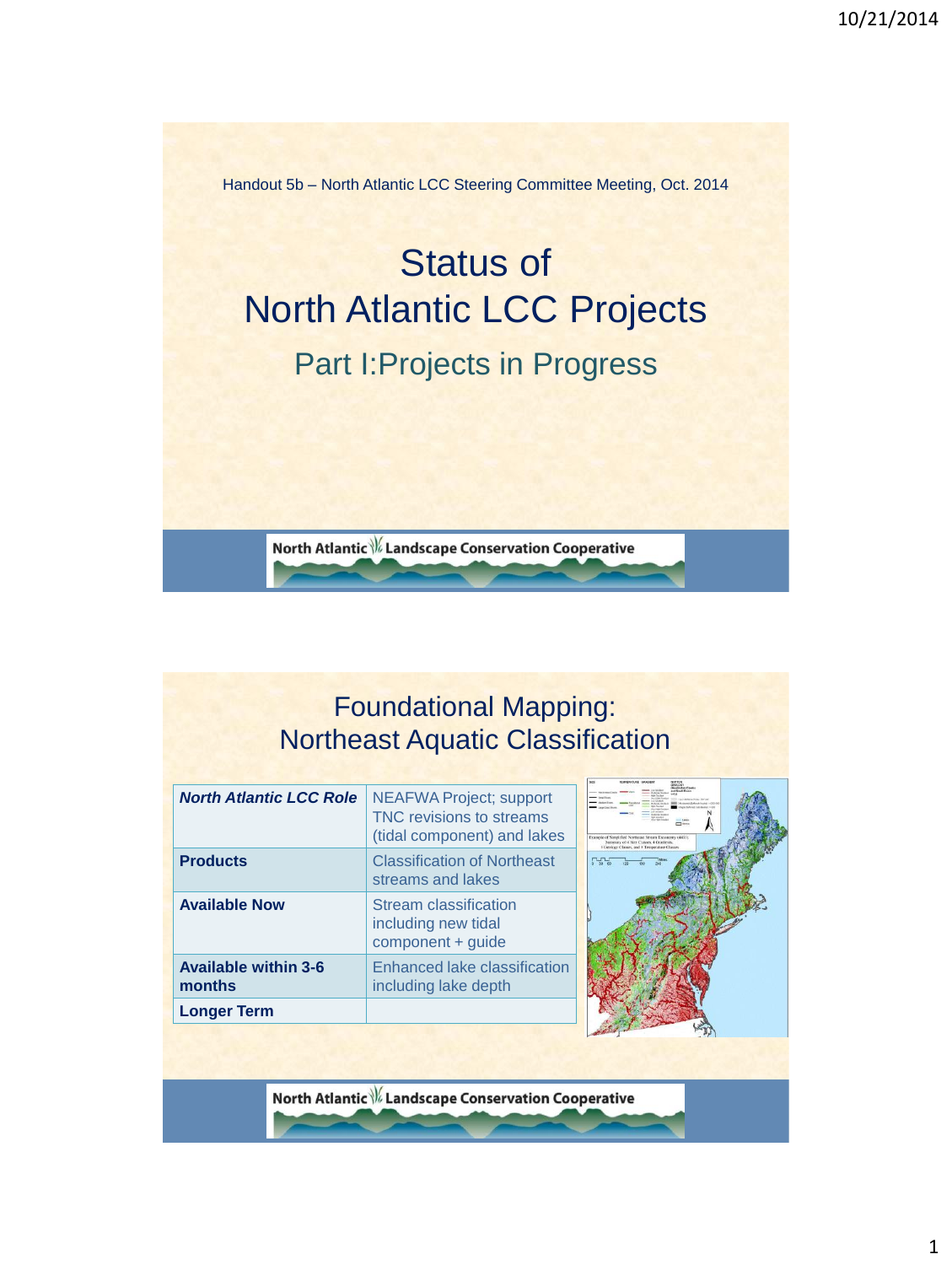#### Foundational Mapping: Important Migratory Landbird Stopover Sites

| <b>North Atlantic LCC</b><br><b>Role</b> | Co-sponsoring with USFWS,<br>MD, USGS, U. of DE (lead),<br><b>VCU, TNC, NASA</b>                              | Stopover Site Class<br>Low (<25%)<br>Med (25 - 75%)                 |
|------------------------------------------|---------------------------------------------------------------------------------------------------------------|---------------------------------------------------------------------|
| <b>Products</b>                          | Improved models of important<br>fall migration stopover sites,<br>based on weather radar and<br>field surveys | High (+ 85%)   High (+ 75%)<br>Med (50 - 85%) 48<br>Low(<50%)   All |
| <b>Available Now</b>                     | 6 years of analyzed radar data;<br>initial field survey results                                               |                                                                     |
| <b>Available within 3-</b><br>6 months   |                                                                                                               | Open water<br>100                                                   |
| <b>Longer Term</b>                       | Complete report and maps<br>(June 2015)                                                                       |                                                                     |
|                                          |                                                                                                               |                                                                     |

North Atlantic \\/ Landscape Conservation Cooperative

Foundational Mapping: Compilation of Regional Vernal Pool Data

| <b>North Atlantic LCC</b><br><b>Role</b> | Sponsoring project by<br><b>Vermont Center for</b><br>Ecostudies and UVM<br>(initiated Jan. 2014) |
|------------------------------------------|---------------------------------------------------------------------------------------------------|
| <b>Products</b>                          | Regional GIS dataset of<br>locations of potential or<br>documented vernal pools                   |
| <b>Available Now</b>                     | Unified database structure                                                                        |
| <b>Available within 3-6</b><br>months    | Remote sensing<br>demonstrations                                                                  |
| <b>Longer Term</b>                       | Complete report and<br>dataset on NALCC<br><b>Conservation Planning</b><br>Atlas (2015)           |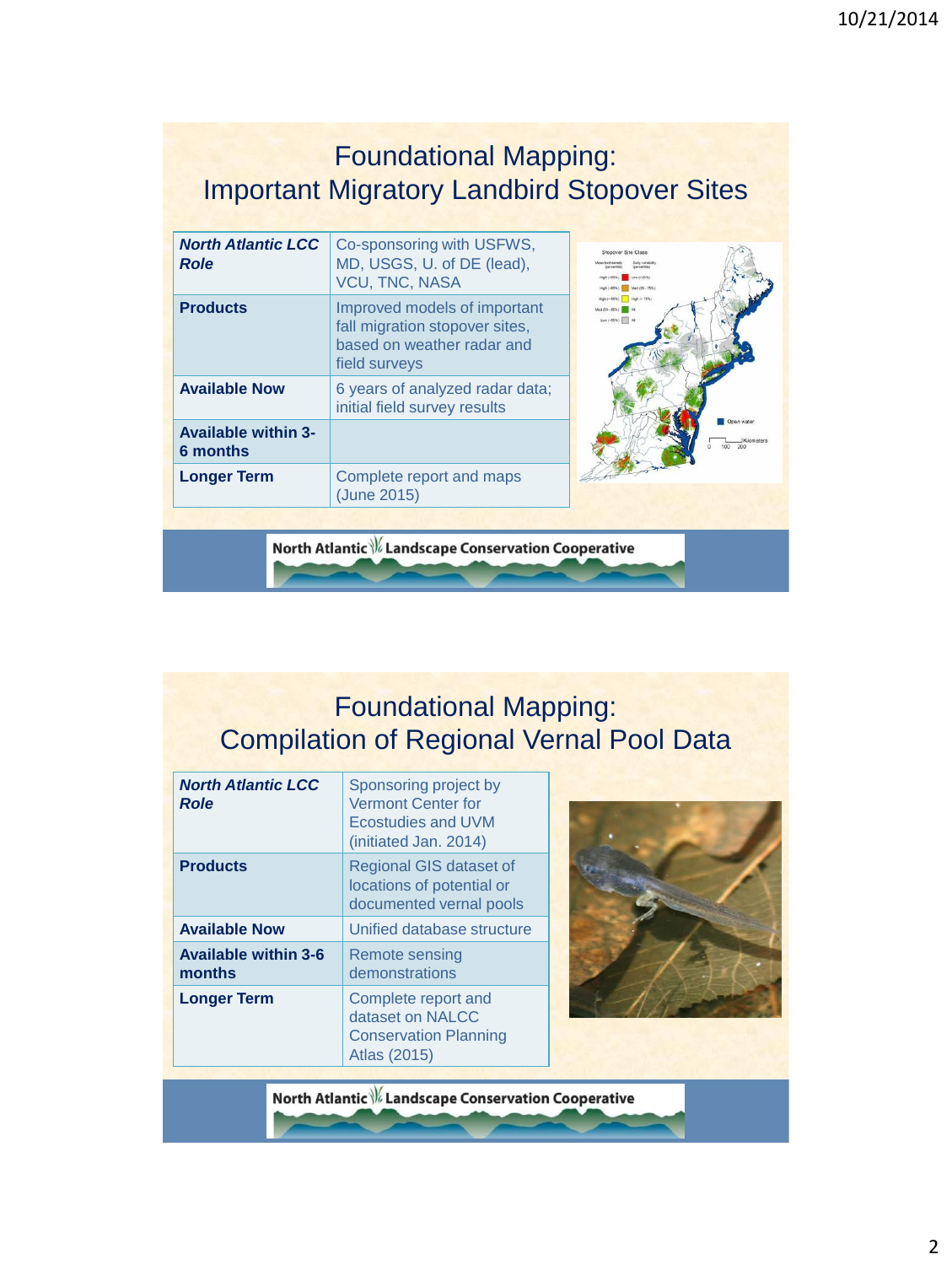# Vulnerability Assessments: Species Vulnerability to Climate Change

| <b>North Atlantic LCC Role</b>     |  | Supporting assessment by NatureServe using<br>Climate Change Vulnerability Index (CCVI)          |  |  |  |  |  |
|------------------------------------|--|--------------------------------------------------------------------------------------------------|--|--|--|--|--|
| <b>Products</b>                    |  | Report on vulnerability of 64 high regional<br>concern, representative, and foundational species |  |  |  |  |  |
| <b>Available Now</b>               |  | Draft report                                                                                     |  |  |  |  |  |
| <b>Available within 3-6 months</b> |  | <b>Final report</b>                                                                              |  |  |  |  |  |
| <b>Longer Term</b>                 |  |                                                                                                  |  |  |  |  |  |
|                                    |  | <b>Ivenoe Annual Precipitation 1951-2006</b><br><b>Life from Climate(Wings)</b> con-             |  |  |  |  |  |
|                                    |  | North Atlantic \% Landscape Conservation Cooperative                                             |  |  |  |  |  |

## Conservation Design: Piping Plovers and Sea-level Rise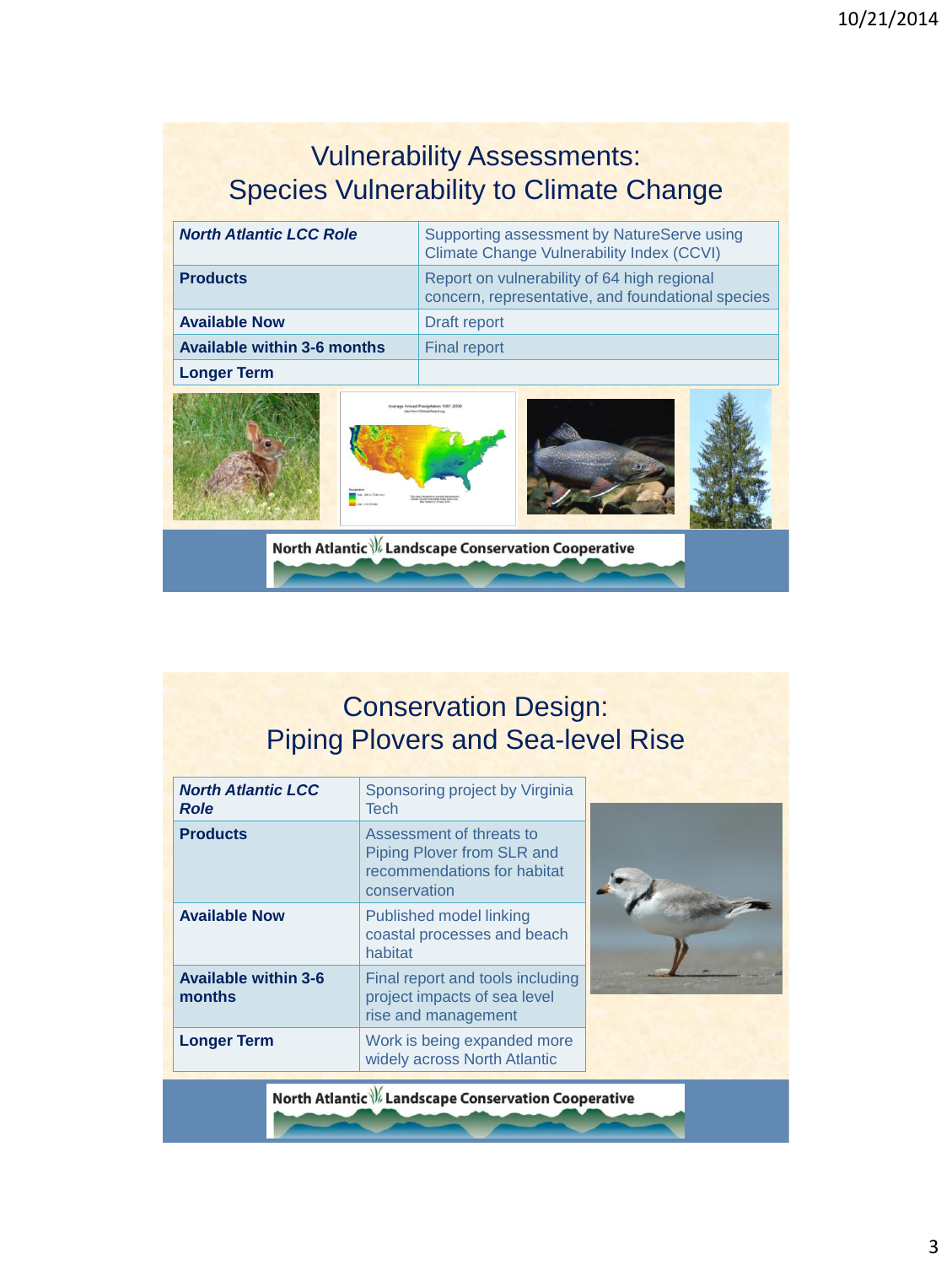|                                          | <b>Conservation Design:</b><br><b>Designing Sustainable Landscapes</b>                                                                          |                  |
|------------------------------------------|-------------------------------------------------------------------------------------------------------------------------------------------------|------------------|
| <b>North Atlantic LCC</b><br><b>Role</b> | Sponsoring project led by UMass<br>Amherst                                                                                                      |                  |
| <b>Products</b>                          | Extensive spatial datasets, current and<br>future species capability and ecological<br>integrity, decision support tool for<br>landscape design | Northeast Region |
| <b>Available Now</b>                     | Many spatial datasets for entire<br><b>Northeast</b>                                                                                            |                  |
| <b>Available within 3-6</b><br>months    | Additional regional spatial data<br>$\bullet$<br>Regional models for 30 rep. species<br>Pilot design effort in CT River<br>watershed            |                  |
| <b>Longer Term</b>                       | Phase 3 (to be initiated in Fall 2014)<br>will enhance coastal components and<br>use of tools by partners                                       |                  |
|                                          | North Atlantic \// Landscape Conservation Cooperative                                                                                           |                  |

# Conservation Design: Aquatic Connectivity and Flood Resilience

| <b>North Atlantic</b><br><b>LCC Role</b> | Sponsoring 2 related projects (one<br>funded through Hurricane Sandy) led<br>by UMass Amherst, USFWS, TNC,<br>USGS, USFS, Trout Unlimited,                                                                           |  |
|------------------------------------------|----------------------------------------------------------------------------------------------------------------------------------------------------------------------------------------------------------------------|--|
| <b>Products</b>                          | DOT/FHA (initiated January 2014)<br>Comprehensive road-streams<br>crossings database; recommended<br>field survey protocols; prioritization to<br>improve fish passage and reduce flood<br>risks; additional surveys |  |
| <b>Available Now</b>                     |                                                                                                                                                                                                                      |  |
| <b>Available within</b><br>3-6 months    | Initial survey protocols for first field<br>season                                                                                                                                                                   |  |
| <b>Longer Term</b>                       | Complete datasets and reports (2016)                                                                                                                                                                                 |  |
|                                          |                                                                                                                                                                                                                      |  |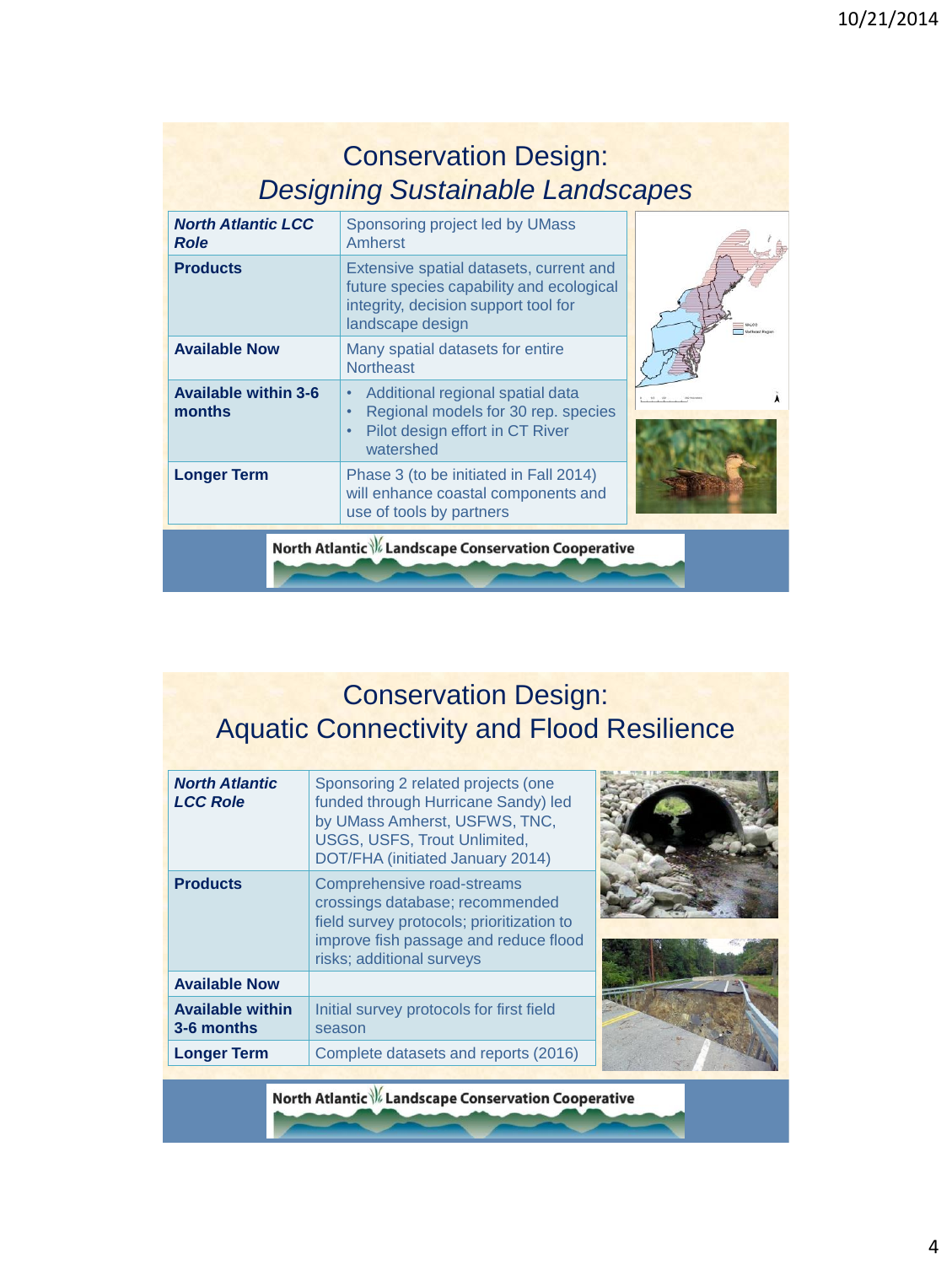#### Conservation Design: Aquatic and Coastal Decision Support Tool

| <b>North Atlantic LCC Role</b>        | Sponsoring project with Atlantic<br>Coastal Fish Habitat Partnership,<br>led by Downstream Strategies |  |
|---------------------------------------|-------------------------------------------------------------------------------------------------------|--|
| <b>Products</b>                       | Aquatic and coastal species<br>models and decision support tools                                      |  |
| <b>Available Now</b>                  | Pilot models and for brook trout in<br>the Chesapeake Bay watershed<br>and for winter flounder        |  |
| <b>Available within 3-6</b><br>months | Final brook trout and winter<br>flounder models                                                       |  |
| <b>Longer Term</b>                    | Multi-species decision support tools<br>for restoration and conservation<br>available on-line (2015)  |  |

North Atlantic \\/ Landscape Conservation Cooperative

# Conservation Design: Forecasting Streams and Brook Trout

| <b>Products</b>                                                 | Aquatic data and brook trout,<br>forecasts and decision support                                                        |
|-----------------------------------------------------------------|------------------------------------------------------------------------------------------------------------------------|
| tools                                                           |                                                                                                                        |
| <b>Available Now</b><br>٠<br>$\bullet$                          | Prototype web tool for stream<br>conditions and climate change<br>Brook trout occupancy model for<br>New York to Maine |
| <b>Available within 3-6</b><br>$\bullet$<br>months<br>$\bullet$ | Projections of future stream flow<br>and temperature<br>Regional brook trout forecasts                                 |
| <b>Longer Term</b><br>trout tools (2015)                        | Incorporate into conservation<br>design; integrate with other brook<br><b>Brook trout</b><br>probability of occupancy  |

North Atlantic \\/ Landscape Conservation Cooperative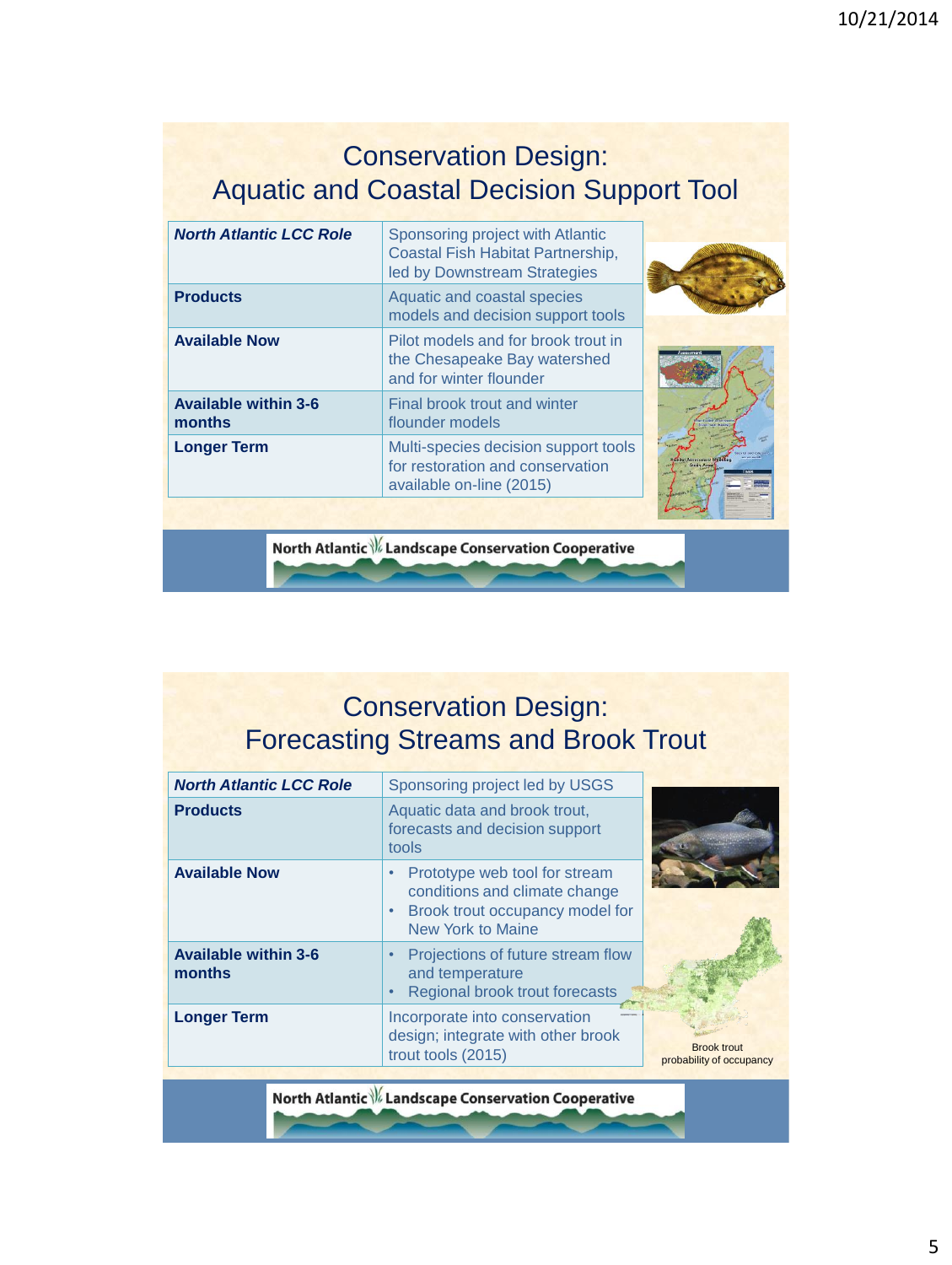#### Conservation Design: Priority Amphibian and Reptile Conservation Areas (PARCAs)

| <b>North Atlantic LCC Role</b>        | Sponsoring project led by State of<br>Maine, U. of Maine, and Clemson                                            |                   |
|---------------------------------------|------------------------------------------------------------------------------------------------------------------|-------------------|
| <b>Products</b>                       | Species models for 60+ priority<br>herp. species; report with priority<br>areas identified                       |                   |
| <b>Available Now</b>                  | Climate niche models for 61<br>species                                                                           |                   |
| <b>Available within 3-6</b><br>months | Projected loss of climate<br>envelope for species<br>C.C. Vulnerability reviews<br><b>Pilot PARCAs for Maine</b> | Spring salamander |
| <b>Longer Term</b>                    | Full PARCA report and<br>recommendations (2015)                                                                  |                   |

North Atlantic \\/ Landscape Conservation Cooperative

### Conservation Design: Decision Support Tools for Sea-level Rise Impacts

| <b>North Atlantic LCC</b><br><b>Role</b> | NE Climate Science Center<br>project to USGS; LCC facilitated<br>model development through<br>structured decision making | Virtually Certain<br>Very Likely<br>44°N<br>0,8 Likely                                                             |
|------------------------------------------|--------------------------------------------------------------------------------------------------------------------------|--------------------------------------------------------------------------------------------------------------------|
| <b>Products</b>                          | Geospatial data on SLR, decision<br>support models                                                                       | 40°N<br>Chesapeake Bay<br>36°N                                                                                     |
| <b>Available Now</b>                     |                                                                                                                          | plated<br><b>Outer Banks</b><br>0.5 About as Likely<br>orth Carolina<br>As Not<br>$32^{\circ}N$<br>Charleston, SC  |
| <b>Available within 3-6</b><br>months    | Initial regional decision model                                                                                          | Unlikely<br>$28^{\circ}N$<br>a) Probability of Shoreline<br>Very Unlikely<br>Expectionally Unlikel<br>68°W<br>アラリリ |
| <b>Longer Term</b>                       | Reports, tools, and<br>recommendations; next steps<br>through Hurricane Sandy projects                                   |                                                                                                                    |
|                                          | North Atlantic \% Landscape Conservation Cooperative                                                                     |                                                                                                                    |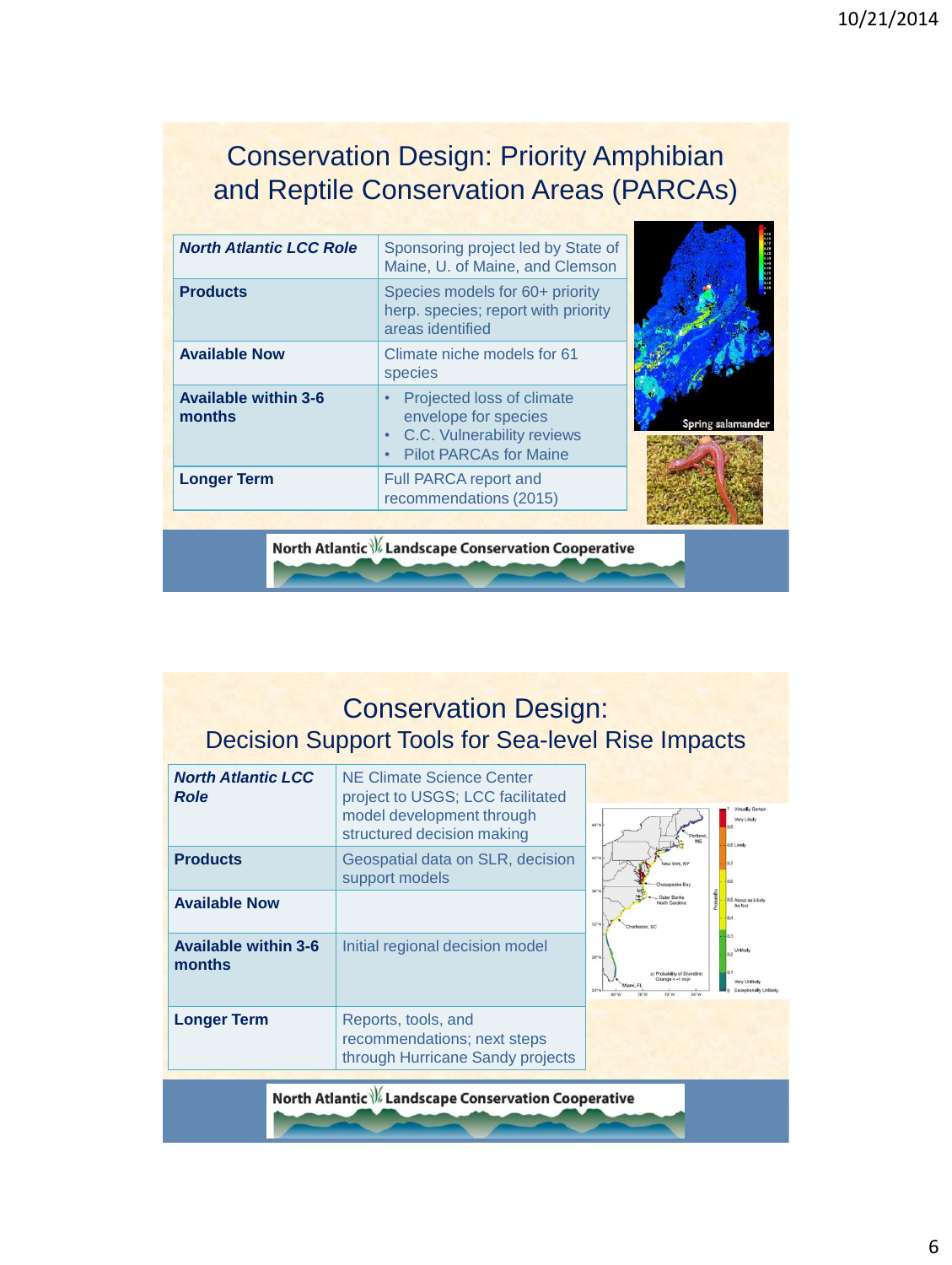#### Conservation Design: Marine Bird Mapping and Risk Assessment

| <b>North Atlantic LCC</b><br><b>Role</b> | Sponsoring a project by NC<br>State U., NOAA, BRI,<br><b>CSI/CUNY</b>                                                              |  |  |  |                   |                        |
|------------------------------------------|------------------------------------------------------------------------------------------------------------------------------------|--|--|--|-------------------|------------------------|
| <b>Products</b>                          | Mapping of annual and<br>seasonal abundance of 24<br>marine bird species to<br>inform marine planning<br>across Northwest Atlantic |  |  |  |                   | <b>Northern Gannet</b> |
| <b>Available Now</b>                     | Marine bird species maps<br>and report - in review                                                                                 |  |  |  |                   |                        |
| <b>Available within 3-6</b><br>months    | Final report and maps                                                                                                              |  |  |  |                   |                        |
| <b>Longer Term</b>                       |                                                                                                                                    |  |  |  | December<br>$p_z$ |                        |
|                                          |                                                                                                                                    |  |  |  |                   |                        |

North Atlantic \\/ Landscape Conservation Cooperative

#### Conservation Design: Increasing Resiliency of Beach Habitats and Species in the Face of Storms & Sea Level Rise

| <b>North Atlantic</b><br><b>LCC Role</b> | Coordinating overall project among P.I.s,<br>LCC and CSC partners and with P.I.s<br>USGS, FWS, Virginia Tech, Rutgers, TCI                                                                                                     |  |
|------------------------------------------|--------------------------------------------------------------------------------------------------------------------------------------------------------------------------------------------------------------------------------|--|
| <b>Products</b>                          | Regional decision support models for<br>coastal beach management and<br>restoration for beach habitats and<br>species in the face of storms and SLR;<br>evaluation of the effectiveness of beach<br>restoration and management |  |
| <b>Available Now</b>                     |                                                                                                                                                                                                                                |  |
| <b>Available within 3-</b><br>6 months   | Pre-hurricane survey results of inlets and<br>beaches                                                                                                                                                                          |  |
| <b>Longer Term</b>                       | Complete models and results delivered to<br>partners (2016)                                                                                                                                                                    |  |
|                                          | North Atlantic \// Landscape Conservation Cooperative                                                                                                                                                                          |  |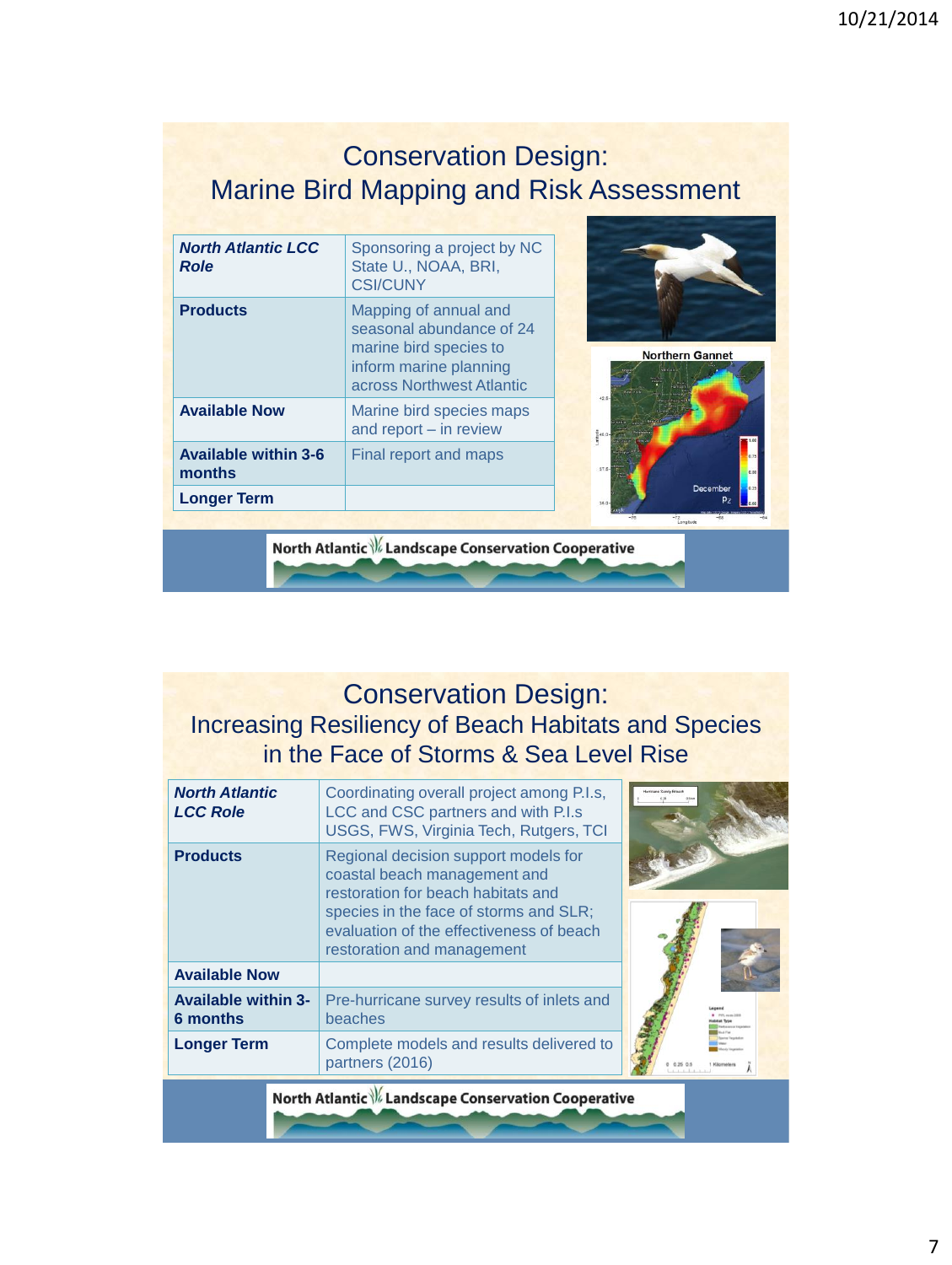#### Conservation Design: Increasing Resiliency of Tidal Marsh Habitats and Species in the Face of Storms & Sea Level Rise

| <b>North Atlantic</b><br><b>LCC Role</b> | Coordinating overall project among P.I.s, LCC<br>and CSC partners and P.I.s FWS, USGS,<br><b>SHARP, UMass</b>                                                                                                                                                |  |
|------------------------------------------|--------------------------------------------------------------------------------------------------------------------------------------------------------------------------------------------------------------------------------------------------------------|--|
| <b>Products</b>                          | Regional decision support models for tidal<br>marsh restoration and management for<br>marsh habitats and species in the face of<br>storms and SLR; evaluation of the<br>effectiveness of different marsh restoration<br>approaches for increasing resiliency |  |
| <b>Available Now</b>                     |                                                                                                                                                                                                                                                              |  |
| <b>Available within</b><br>3-6 months    | Consistent monitoring metrics; initial<br>assessments of tidal marsh integrity                                                                                                                                                                               |  |
| <b>Longer Term</b>                       | Complete models and results delivered to<br>partners (2016)                                                                                                                                                                                                  |  |
|                                          | North Atlantic \// Landscape Conservation Cooperative                                                                                                                                                                                                        |  |

## Conservation Design: Permeable Landscapes for Wildlife

| <b>North Atlantic LCC</b><br><b>Role</b><br><b>Products</b> | Sponsoring project by TNC<br>Report and dataset on relative<br>permeability (connectivity) of | Far below average yield standard deviations)<br>lekos premae (-1 to -2 monked deviations)<br>the ballots accessor (1.4) 5 to 11 monthed deviations)<br>page 1 at 5 in 6 5 minutes because to<br>this above pressure (11.5 - 1 standard deviations)<br>we another (1.8) 7 straightfulnitened<br>in above average ( >2 stordard deviations) |
|-------------------------------------------------------------|-----------------------------------------------------------------------------------------------|-------------------------------------------------------------------------------------------------------------------------------------------------------------------------------------------------------------------------------------------------------------------------------------------------------------------------------------------|
|                                                             | landscape for wildlife,<br>accounting for climate change                                      |                                                                                                                                                                                                                                                                                                                                           |
| <b>Available Now</b>                                        |                                                                                               |                                                                                                                                                                                                                                                                                                                                           |
| <b>Available within 3-6</b><br>months                       | Initial datasets and results                                                                  | <b>International houseker</b>                                                                                                                                                                                                                                                                                                             |
| <b>Longer Term</b>                                          | Final report and data (2015)                                                                  | lose and any isex boundar                                                                                                                                                                                                                                                                                                                 |
|                                                             |                                                                                               |                                                                                                                                                                                                                                                                                                                                           |

North Atlantic \\/ Landscape Conservation Cooperative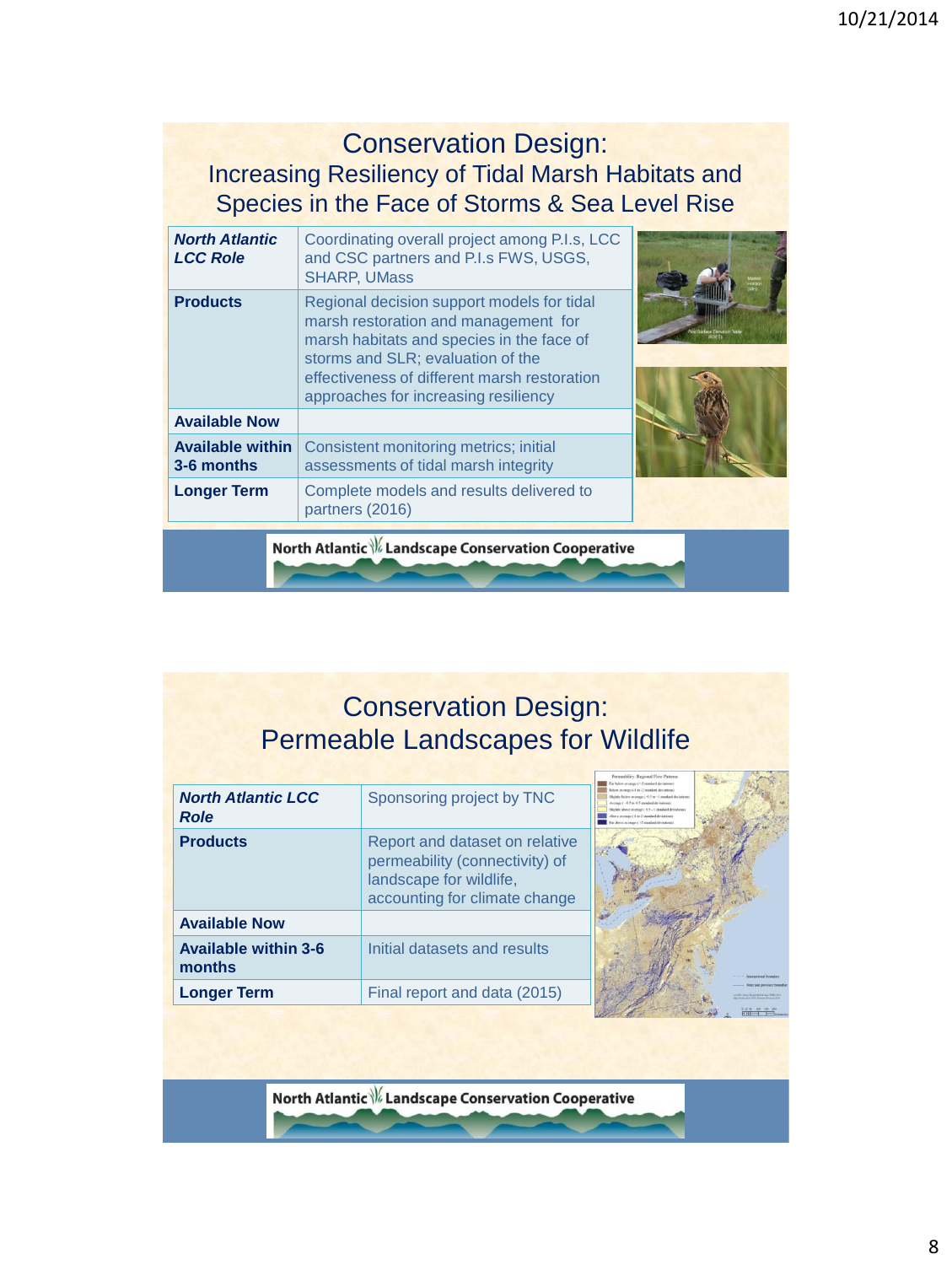

## Foundational Mapping: Coastal and Marine Ecological Classification

| <b>North Atlantic LCC</b><br><b>Role</b> | Sponsoring project by TNC,<br>Mass. DFG, and U. of RI                                |  |
|------------------------------------------|--------------------------------------------------------------------------------------|--|
| <b>Products</b>                          | Report and maps testing the<br>classification at 3 spatial<br>scales                 |  |
| <b>Available Now</b>                     | Final maps and report                                                                |  |
| <b>Available within 3-6</b><br>months    |                                                                                      |  |
| <b>Longer Term</b>                       | Future phases could include<br>full mapping of North Atlantic<br>with NROC and MARCO |  |
|                                          | <b>North Atlantic \// Landscape Conservation Cooperative</b>                         |  |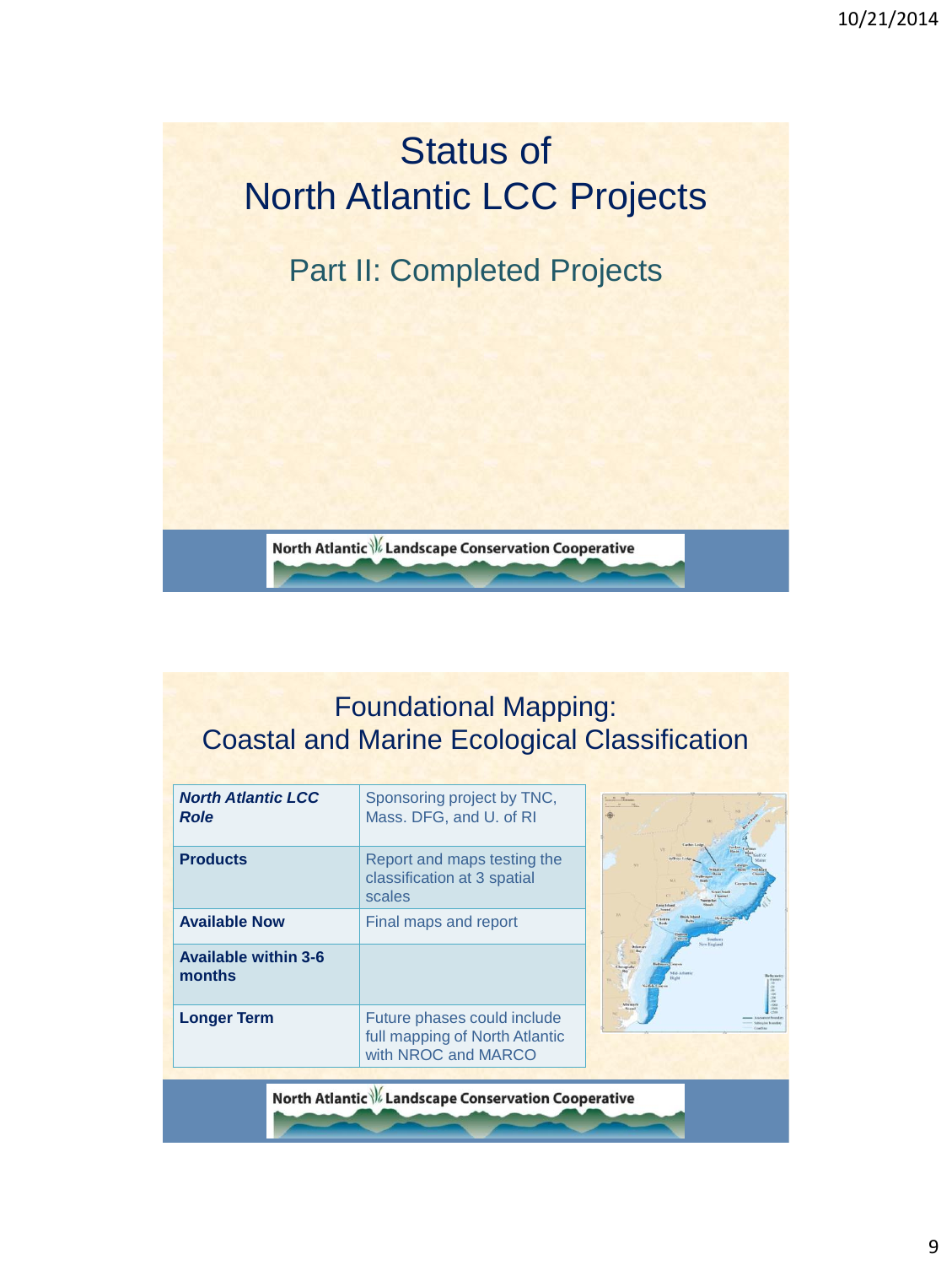#### Foundational Mapping: Northeast Terrestrial Habitat Map

| <b>North Atlantic LCC Role</b>        | <b>Support revising NEAFWA-</b><br>sponsored project by TNC and<br><b>UMass</b>                                                           |  |
|---------------------------------------|-------------------------------------------------------------------------------------------------------------------------------------------|--|
| <b>Products</b>                       | Classified terrestrial habitat map                                                                                                        |  |
| <b>Available Now</b>                  | Virginia revisions (2012)<br>March 2014: UMass<br>enhancements to reflect roads,<br>streams, 2006 development, and<br>revised coastal NWI |  |
| <b>Available within 3-6</b><br>months |                                                                                                                                           |  |
| <b>Longer Term</b>                    | <b>Expansion to Canadian portion</b><br>of LCC (2015)                                                                                     |  |
|                                       |                                                                                                                                           |  |

North Atlantic \\/ Landscape Conservation Cooperative

# Foundational Mapping: Coastal Update to National Wetlands Inventory

| <b>North Atlantic LCC</b><br><b>Role</b> | Sponsoring update to NWI for<br>coastal areas                                                                  |  |
|------------------------------------------|----------------------------------------------------------------------------------------------------------------|--|
| <b>Products</b>                          | Updated wetland mapping in<br>162 coastal areas in 7 states                                                    |  |
| <b>Available Now</b>                     | Project is complete (Sept.<br>2013); incorporated into<br><b>Northeast Terrestrial Habitat</b><br>map by UMass |  |
|                                          |                                                                                                                |  |
|                                          | North Atlantic \// Landscape Conservation Cooperative                                                          |  |